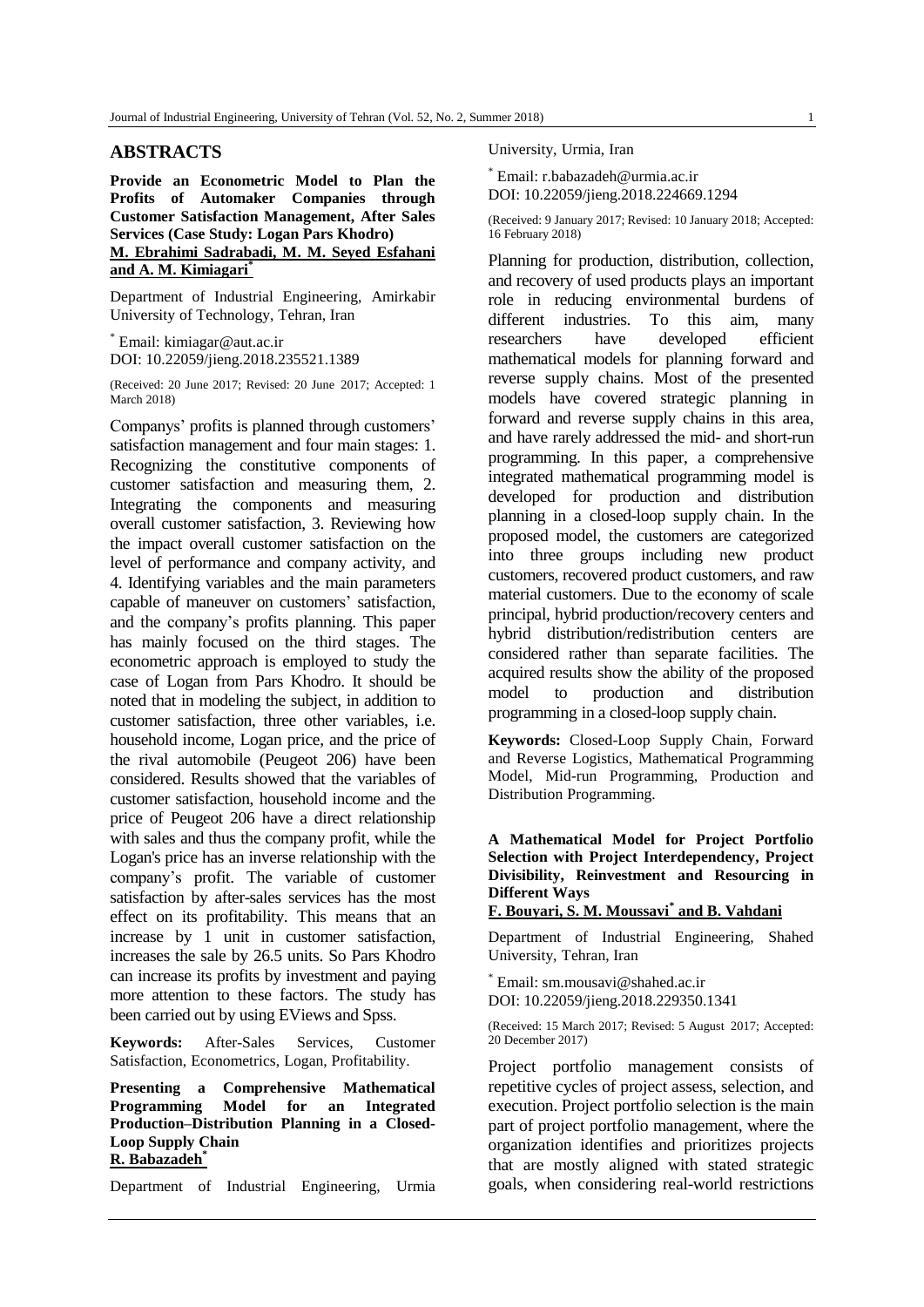and considerations that are related to scheduling and resource allocation. In this paper, a new comprehensive model for the project portfolio selection over a planning horizon with multiple periods by maximizing profit is developed, in which simultaneous selection, scheduling, and resource allocation of projects are addressed. The model incorporates project interdependency and strategies of project divisibility, reinvestment, external investment and resourcing in different ways at the same time in choosing the best execution schedule for the projects in real-life applications. In addition, resource and budget constraints, cardinality restriction, precedence relationship and scheduling, setup, and resource costs are included in the model. Numerical examples under eight scenarios are presented to highlight the characteristics of the proposed model.

**Keywords:** Project Divisibility, Project Interdependency, Project Portfolio Selection, Reinvestment, Resourcing in Different Ways.

## **Integrating Pre- and Post-Disaster Operations Considering the Restoration of Disrupted Routes and Warehouses**

## **S. A. Torabi\* , M. Doodman and A. Bozorgi Amiri**

Department of Industrial Engineering, Tehran University, Tehran, Iran

\* Email: satorabi@ut.ac.ir DOI: 10.22059/jieng.2018.240913.1432

(Received: 7 September 2017; Revised: 31 October 2017; Accepted: 20 December 2017)

The increasing trend in happening natural disasters mandates developing appropriate contingency plans to deal with them. In this paper, a goal programming based model is developed for an integrated pre- and postdisaster operations management, while considering the restoration of disrupted routed and warehouses. The model accounts for epistemic uncertainty in input data through a hybrid two-stage scenario-based possibilisticstochastic programming model. In addition, to validate the proposed model and its practicality, an illustrative example is presented, and its numerical results are assessed.

**Keywords:** Goal Programming, Humanitarian Logistics, Multi-Objective Programming, Relief Chain, Two-Stage Possibilistic-Stochastic Programming.

**A Hybrid Approach to Risk Prioritization Based on Failure Analysis and Fuzzy Cognitive Map: A Case Study of the Automotive Parts Industry M. Jahangoshaye Rezaei\* , S. Youssefi and M. Bagheri**

Department of Industrial Engineering, Urmia University, Urmia, Iran

\* Email: m.jahangoshai@uut.ac.ir DOI: 10.22059/jieng.2018.203846.1096

(Received: 6 April 2016; Revised: 20 October 2017; Accepted: 20 December 2017)

The increase of competition, the extension of customer expectations and their frequent demand, and rapid technological changes have caused the rapid development of today's manufacturer's obligations. So that any deficiencies and deviations in the performance of the products lead to loss of manufacturer's market share. In order to solve the problems and improve the quality of products, failures should be identified. In this study, potential failures are identified by implementing failure modes and effects analysis, by using the cross functional team in the car spare parts industry. Then, to achieve results according to the facts and to remove problem in risk priority number computation, and the identified interrelationships between failures are taken into consideration. Because the occurrence and control of any failure can affect other failures. In other words, the prioritization of failures based on the fuzzy cognitive map is done with regard to the three criteria including severity, occurrence and detection as well as interrelation between failures. A case study on auto parts manufacturing industry is used to show the abilities of integrating "failure modes and effects analysis-fuzzy cognitive map" for prioritizing failures.

**Keywords:** Automotive Parts, Failure Modes and Effects Analysis, Fuzzy Cognitive Map, Risk Prioritization.

**Customization of the Renault-Nissan Production System by Using a Combination of NGT, DANP and VIKOR (Case study: An Iranian Automaker)**

# **A. R. Khanlari, D. Mohammadi Tabar\* and M. Haji Rezaei**

Department of Industrial Engineering, Islamic Azad University, South Tehran Branch, Tehran, Iran

Email: d\_mohammaditabar@azad.ac.ir DOI: 10.22059/jieng.2018.204560.1103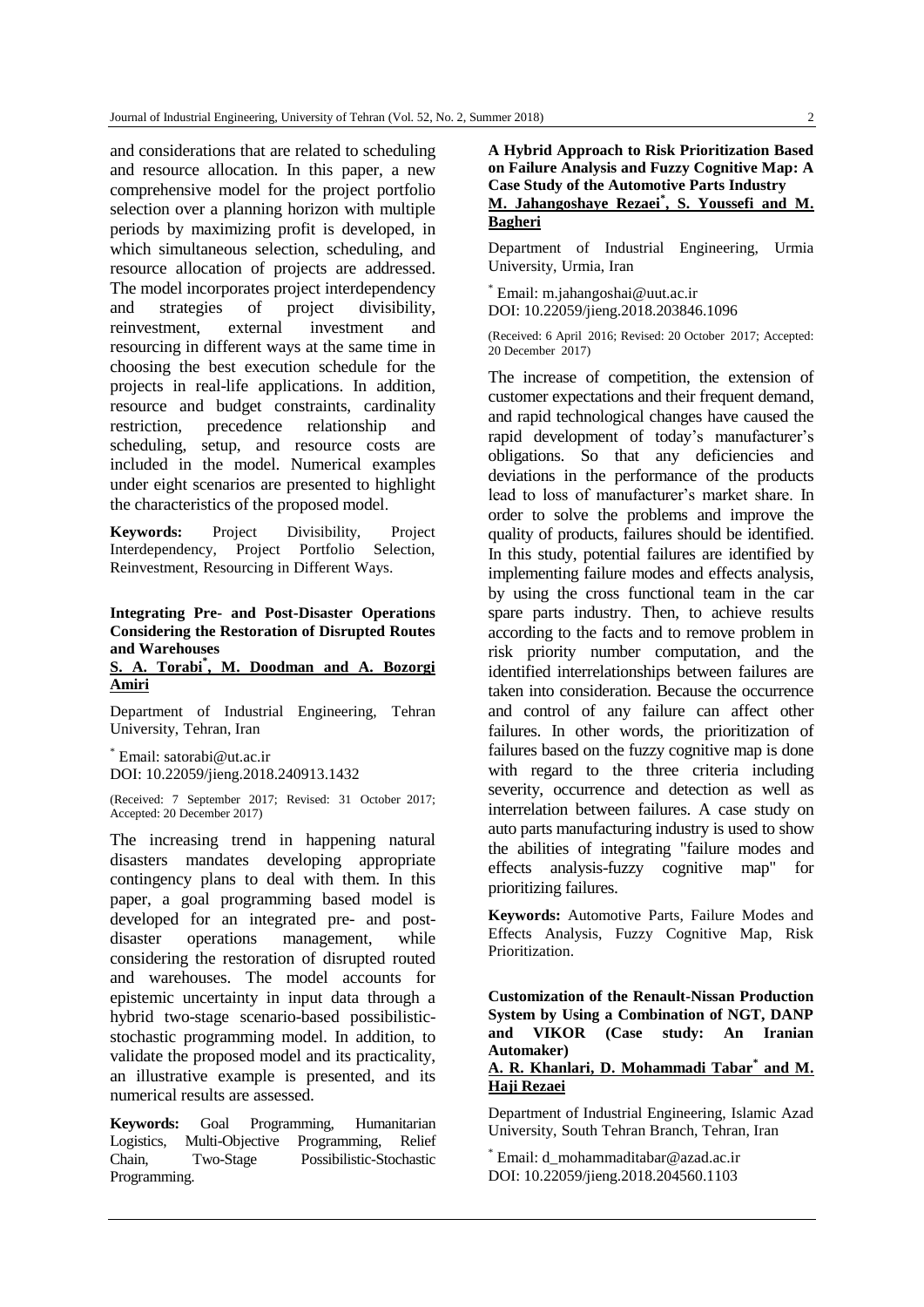(Received: 25 April 2016; Revised: 9 August 2017; Accepted: 19 September 2019)

A necessary condition for achieving organizational success is using a new customized production system and fitting the new customized production system tools with old processes of the organization. This paper provides a model for customizing Renault production system (SPR) to an Iranian automaker company. After defining the framework of customization alternatives by using Nominal Group Technique, the key criteria which are necessary to evaluate and prioritize alternatives, have been established. The relationship map of alternatives and criteria were established by using DEMATEL techniques and MATLAB. Finally, weights of the criteria and alternatives were calculated by using ANP method. Results show that the alternatives representing minimal changes in SPR and mild changes in the organization's current processes are selected.

**Keywords:** Customization, DANP, Production System, SPR, VIKOR.

## **A Model Based on Neural Network and Data Envelopment Analysis to Optimize Multi-Response Taguchi under Uncertainty H. Omrani\* , S. Fouladi and F. Kheirollahi**

Department of Industrial Engineering, Urmia University, Urmia, Iran

\* Email: omrani57@alumni.iust.ac.ir DOI: 10.22059/jieng.2018.138503.1041

(Received: 5 April 2016; Revised: 22 February 2018; Accepted: 1 March 2018)

"Taguchi" is a conventional method for quality control in offline mode. It is used to design and select the best level of parameters for designing a better method to make high quality products. Taguchi method is one-response that is a disadvantage. In the real world, there are several problems with some indicators of quality. Therefore, Taguchi method is not appropriate for optimizing multi-response problems, and we need an engineering and optimizing method to establish the best combination of parameters. On the other hand, due to some uncontrollable factors or the impossibility of empirical conditions, only some of experiments are implemented and a large number of them are incomplete. In this paper, to simulate the remaining experiments

the Back-Propagation neural network is used. To overcome one-response problem in Taguchi method, the data envelopment analysis (DEA) is used. Since the results obtained from the neural network are uncertain, DEA model with interval grey data is used. To implement this approach and to identify effective factors, the wear characteristics of composite material PBT, the combined approach based on Taguchi method, neural network and DEA are used.

**Keywords:** DEA, Design of Experiments, Grey Numbers, Neural Network, Taguchi Method.

#### **An Assess of Operational Project Performance by Integrating Earned Value Management and Learning Curve Theory S. A. Gholamian**

Department of Industrial Engineering, Payam Noor University of Babol, Mazandaran, Iran

Email: gholamian@pnu.ac.ir DOI: 10.22059/jieng.2018.235974.1391

(Received: 3 July 2017; Revised: 22 August 2017; Accepted: 16 February 2018)

This study adopts an integrated performance measurement and prediction model based on a combination of earned value management approach and the learning curve theory under risk condition. The research has two main parts: the first part concerns the project performance measurement and the second part focuses on forecasting performance indicators in terms of time and cost of the project subject to the errors and risks. The contributions of the present study are threefold. First, this study extends to the traditional performance measurement model, which focuses only on forecasting time at completion, by extending the performance measurement domain to analyse both time and cost. Secondly, the learning curve models are explicitly used as a basis to assess the nonlinear effect of learning on the performance. Novel risk performance metrics are proposed and adopted for knowledge-based projects. Thirdly, compared with classic deterministic and static performance measurement models, the proposed performance analysis employs the Kalman-Filter approach to predict the final time and cost performance accurately by taking into account the probabilistic risk factors and the errors in the performance forecasting procedures. The validity of the integrated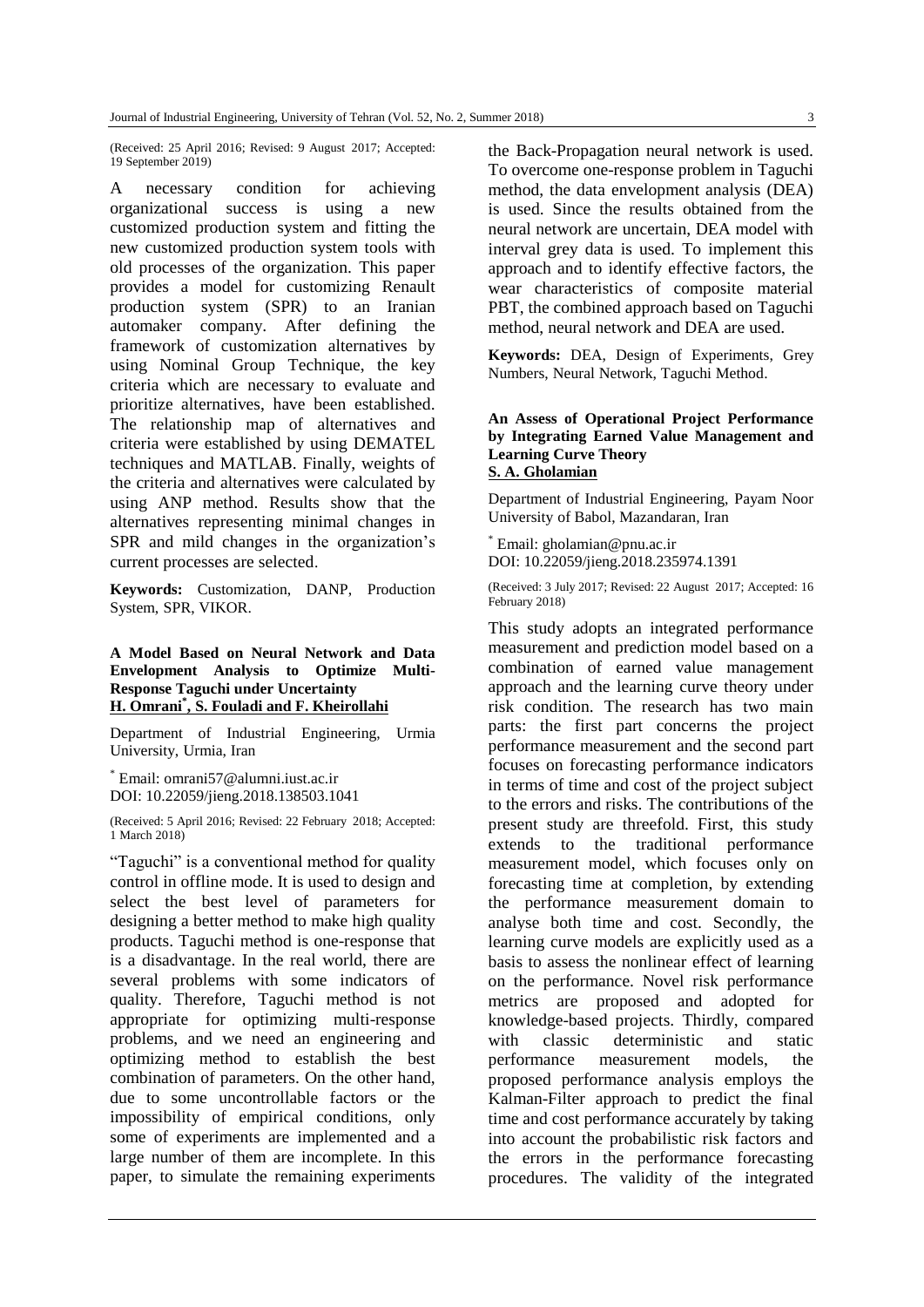performance measurement model is justified based on a case study. The computational results demonstrate that the developed performance measurement framework affords more accurate forecasts for the future performance than the traditional deterministic earned value methodology. The integrated performance measurement model developed in this study affords probabilistic prediction bounds and generates less errors than those achieved in classic EVM.

**Keywords:** Cost Forecasting, Earned Value Management, Learning Curve Theory, Project Performance Measurement.

## **Scenario-Based Model for Multi-Product Multi-Level Supply Chain Management with Stochastic Demand and Waiting Time M. B. Fakhrzad\* , Z. Sadat Hosseini, J. Hassanpour Roudbaraki**

Department of Industrial Engineering, Yazd University, Yazd, Iran

\* Email: mfakhrzad@yazd.ac.ir DOI: 10.22059/jieng.2018.220418.1256

(Received: 4 December 2016; Revised: 23 October 2017; Accepted: 24 October 2017)

In this paper, a model is presented for managing multi-product multi-level supply chain by using predictive control of scenariobased model, which can handle supply chain with stochastic programming of the uncertainty that is caused by demand and random waiting time. In addition, it guarantees a certain level of customer service in the form of horizon at 95% level of confidence. Probabilistic waiting time may lead to lash effect throughout the entire chain, and causes shortages at different levels. Therefore, cost of facing shortages is considered in the model. After modeling, the problem is solved in probabilistic state, and to solve larger problems imperialist competitive algorithm is used. Results indicate that SCMPC is computationally very efficient, and offers significant advantage over the robust and stochastic optimization.

**Keywords:** Multi Period, Multiproduct, Predictive Control, Scenario-Based Optimization, Stochastic Programming.

**Locating Service Centers to Maximize the Competitive Share in a Closed Supply Chain A. Mostafaeipour\* , H. Hadian and A. M. Golmohammadi**

Department of Industrial Engineering, Yazd University, Yazd, Iran

\* Email: mostafaei@yazd.ac.ir DOI: 10.22059/jieng.2018.244689.1470

(Received: 8 November 2017; Revised: 6 January 2018; Accepted: 16 February 2018)

Competitive location deals with the problem of locating facilities to provide services to the customers, where other competing facilities offer the same services. Many competitive location models are presented in the literature. However, the literature on competitive location considering reverse logistic in closed-loop supply chain is rather scarce. Also, there are two main approaches in the related literature: increasing profit, and increasing market share of the service centers. Most of the studies in the literature consider one of these issues as the objective function. This study shows that these objectives may have conflict with each other. Therefore, addressing these issues simultaneously is important for a successful design of supply chain. This paper addresses a novel biobjective competitive facility location problem in a closedloop supply chain, so that increasing profit and market share are considered simultaneously. On the other hand, in the real world, the customer may choose facilities that are not necessarily close to them, because of the greater attractiveness of other facilities. Hence, in this study, a new relationship is introduced to establish the attractiveness of each potential center for customers based on the distance and quality of service centers. In order to solve the proposed model and tackle the computational complexity of the proposed model, two approaches are employed: LP-metric and NSGAII. Furthermore, multiple numerical instances are established and solved by employing the exact approach of LP-metric through GAMS. Results are assessed in order to validate the accuracy of the proposed model. The best value of "P" in LP-metric approach is obtained via analyzing the results. Furthermore, the performance of the NSGAII is analyzed by comparing to the exact solution of LP-metric through GAMS. Results indicate that the proposed NSGAII is more appropriate than LPmetric, and thus, solving the large size problems through GAMS in a logical time is impossible.

**Keywords:** Closed-Loop Supply Chain, Competitive Location, NSGA II, LP-Metric, Reverse Logistic.